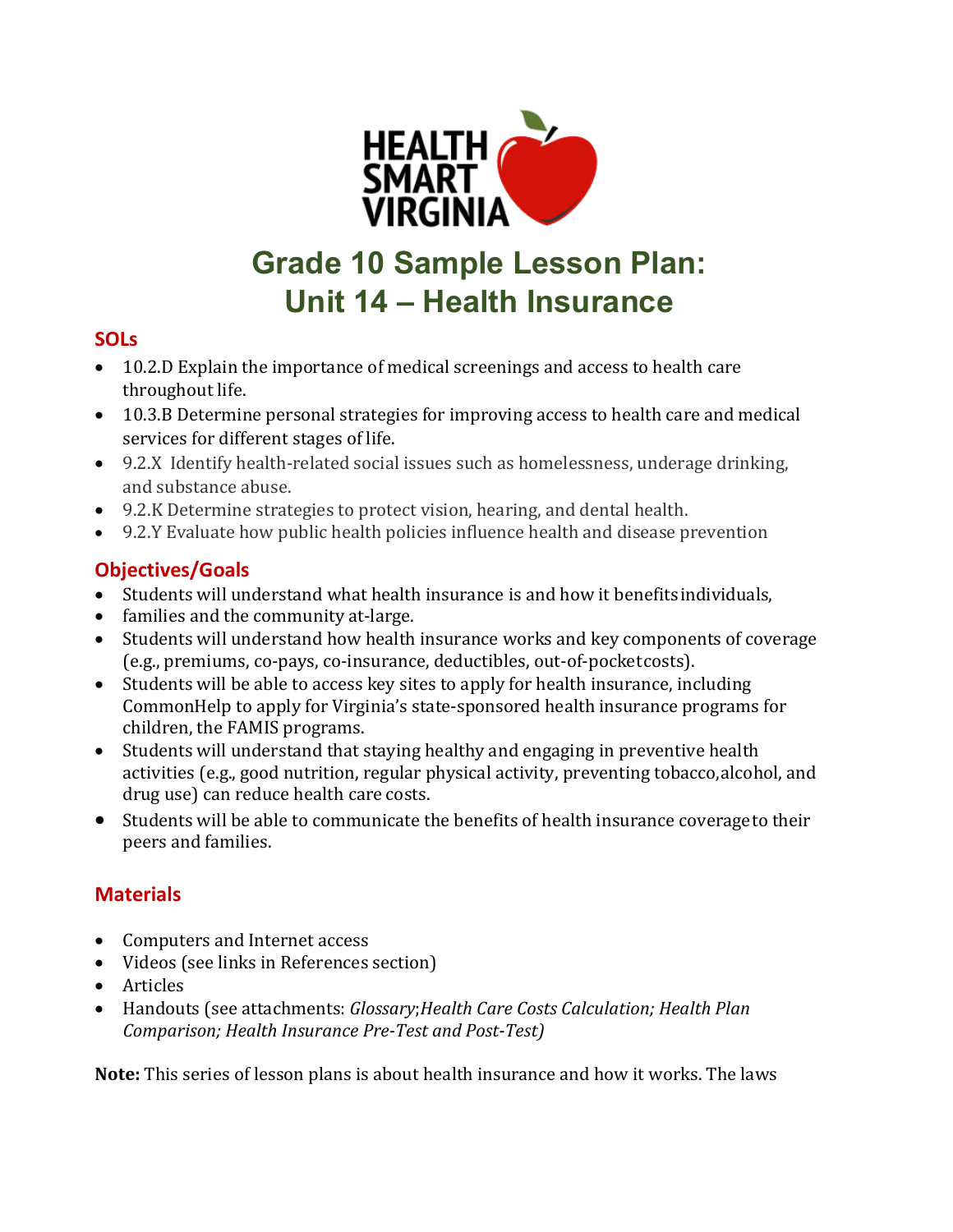related to health insurance in the US may change from time-to-time.

These materials were prepared in the Spring 2017. The Kaiser Family Foundation (www.kff.org) is an excellent and unbiased resource about health insurance in the US. You may wish to check out the website to get current information about how new laws may impact these lesson plans. You may also contact the Virginia Health Care Foundation, if you have any questions: 804.828.6062 or email: [signupnow@vhcf.org.](mailto:signupnow@vhcf.org)

## **Procedure**

- Set the stage for this lesson by showing the following video or similar videos or sharing articles about youth or young adults who have benefitted from having family health insurance:
	- *Next Generation –Health Insurance – Hattie: Overcoming Obstacles*
	- [https://www.youtube.com/watch?v=B-](http://www.youtube.com/watch?v=B-92-uy3r68)92-uy3[r68](http://www.youtube.com/watch?v=B-92-uy3r68)
	- This clip introduces a young woman whose family health insurance covered the treatment costs for her illnesses, a childhood neuromuscular disorder and Crohn's disease, and protected her family from the significant debt that they would have incurred if they had not been insured. The video was produced as part of the Scholastic Next Generation program.
	- *Young and Uninsured*. *The Washington Times - Tuesday, February 4, 2003.*  [http://www.washingtontimes.com/news/2003/feb/4/20030204-](http://www.washingtontimes.com/news/2003/feb/4/20030204-010844-) [010844-](http://www.washingtontimes.com/news/2003/feb/4/20030204-010844-) 8965r/
	- This article tells the story about several young adults without health insurance and the impact on them.
	- *Equal Treatment for the Uninsured? Don't Count on It. Manoj Jain, The Washington Post, October 14, 2008.*  [http://www.washingtonpost.com/wp](http://www.washingtonpost.com/wp-)dyn/content/article/2008/10/10/AR2008101002679.html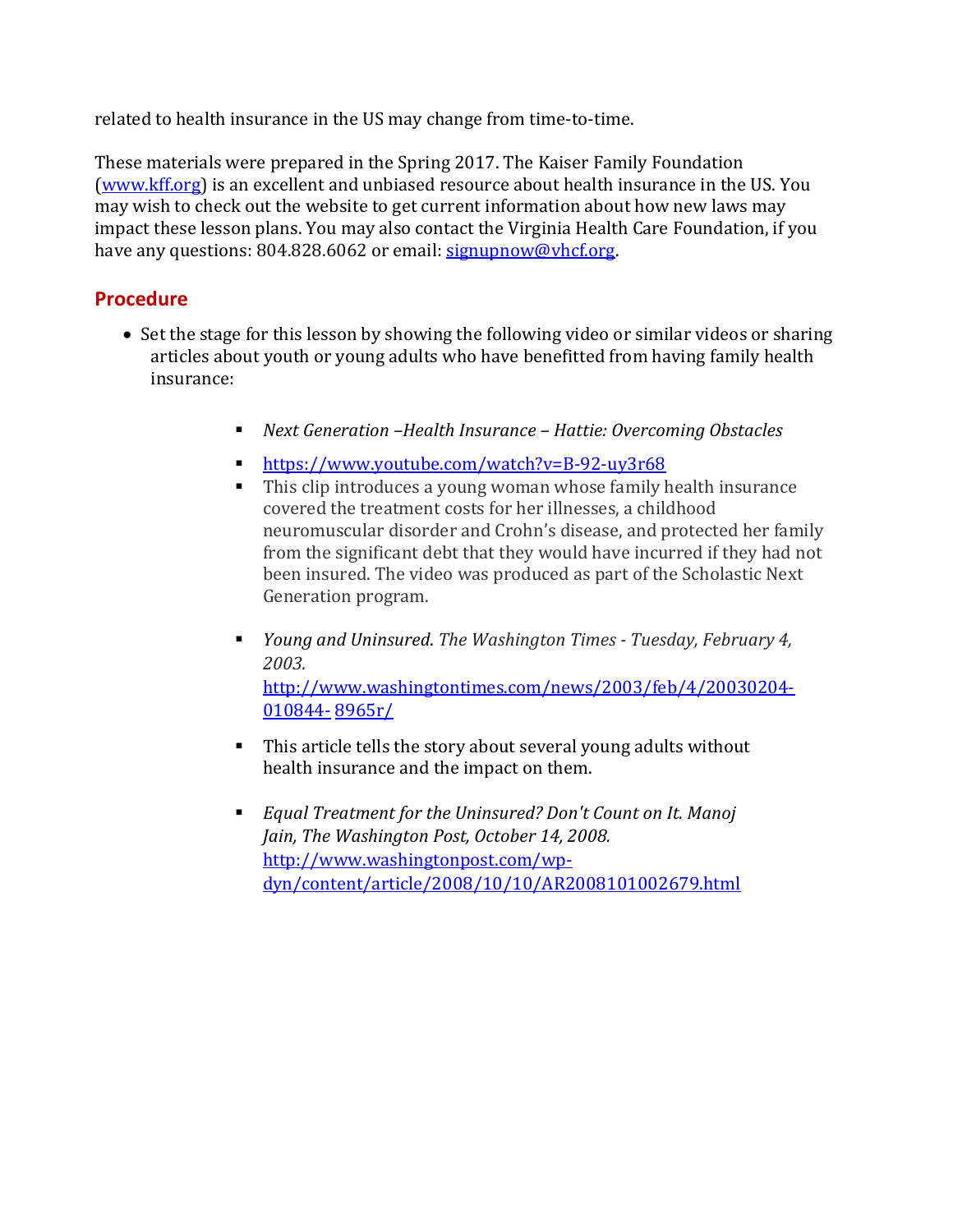While this is an older article, the stories of uninsured patients are very accurate today.

*Faces of the Newly Insured. The Commonwealth Fund.*

[http://features commonwealthfund org/faces](http://features.commonwealthfund.org/faces-of-the-newly-insured) of the newly insured

- **Profiles of five people who recently got health insurance, including** what life
- was like when they didn't have health insurance.
- Debrief the videos/articles with the following discussion questions**:**
	- o *What is health insurance? Why is it important?*
	- o *How do you think these people's lives would be different if/because they did not have health insurance?*
	- o *Do you have health insurance?*
	- o *Have you ever gone to the emergency room or been in the hospital for a serious injury/illness? (Or do you know someone who has?)*
	- o *What kinds of costs do you think are involved? (The doctor, ER charges, medications or other supplies, any therapy or X-rays, etc., as well as doctor visits once you are out of the hospital).*
		- (source: Next Generation Video Guide 2014 [http://www.scholastic.com/nextg](http://www.scholastic.com/nextgeneration/pdf/video-guide.pdf) [eneration/pdf/video-guide.pdf](http://www.scholastic.com/nextgeneration/pdf/video-guide.pdf) )
- Ask students to complete the Pre-Test (Attachment 1).
- Define health insurance, discuss why health insurance is important, and address the common reasons young people, who often feel invincible, might give for not needing insurance.
- The following information can support this discussion.
	- o *Today we are going to start learning about health insurance.*
	- o *First, what is insurance? Why do we have it?*
		- Insurance is a way to protect you from financial loss. When you buy an insurance policy, you're pooling – or sharing – your risk of having some kind of loss with the loss risk of everyone else who has purchased insurance from the same company. People can buy homeowner's insurance, life insurance, car insurance, health insurance, etc.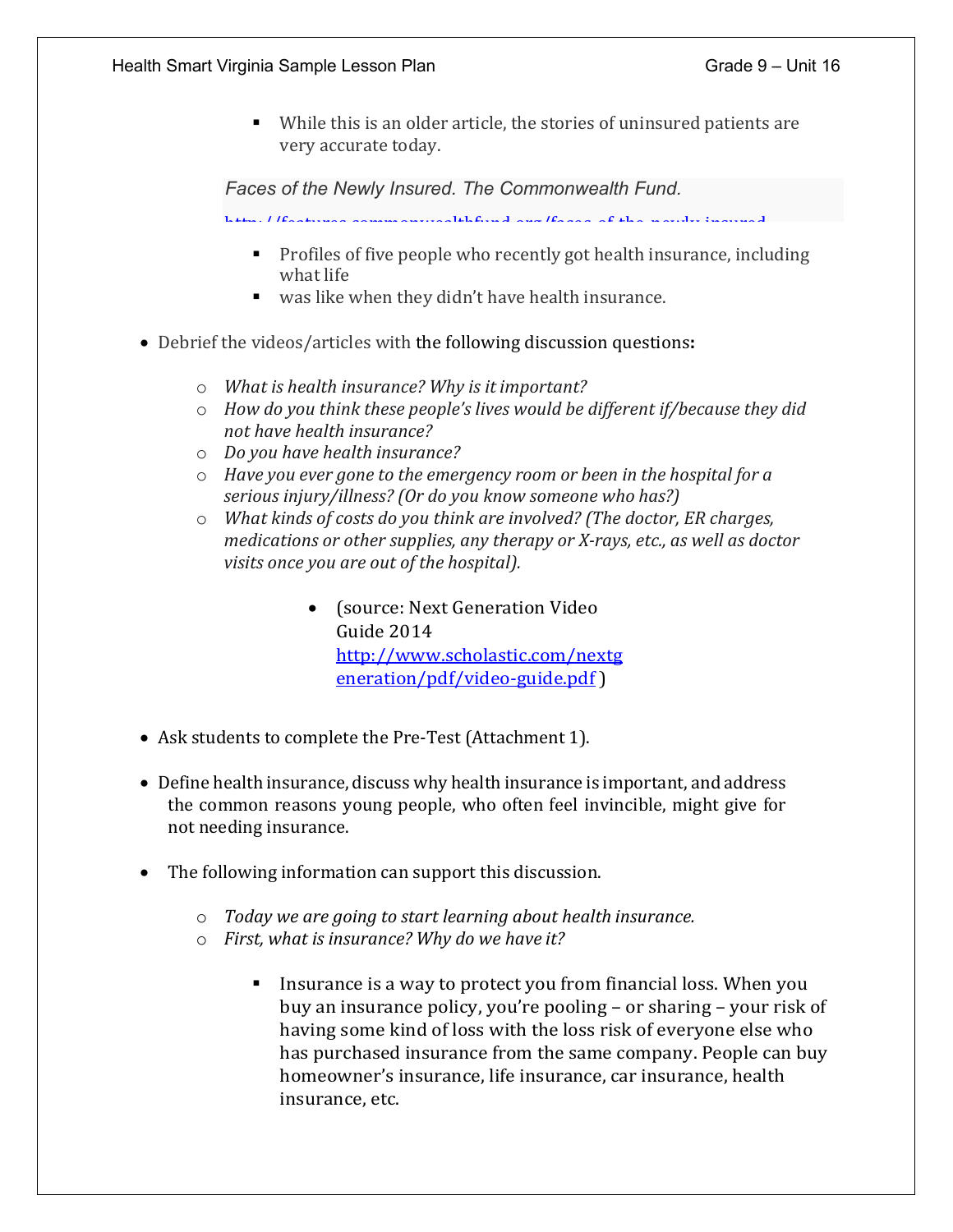- By buying insurance, you are contracting with the insurance company for it to cover some portion of your loss as long as you meet the requirements outlined in the insurance contract or policy.
- If you, as the policyholder, has a loss that is covered by the policy, like a car accident or a house fire, you file a claim for reimbursement with the insurance company. You pay part of the costs of the loss and the insurance company pays the rest.
- o *How many people have car insurance or know how it works?*
	- Drivers buy car insurance, so that if they are in a car accident, they don't have to pay the full amount of the cost to repair their car or, if they caused the accident, to repair the other person's car. Health insurance works the same way.
	- $\blacksquare$  Health insurance is a type of insurance that people buy to help cover the costs of getting medical care. Since health care - such as medical tests, hospitalizations, prescription medicines and surgery - can be expensive, most people can't pay for all of their health care costs on their own. When you have health insurance, you pay part of the cost of your medical care and the health insurance company pays part of the cost.
- o *Here's how it works.*
	- Hundreds of thousands of people pay a monthly amount or premium – to a health insurance company to buy a health insurance plan. Most people are healthy most of the time, so only a portion of the people who buy a health insurance plans actually need to see a doctor or use other health care services. The cost of paying for the health care expenses of the people who actually use the insurance are spread across all of the people who pay for that health insurance plan each month (This is the same way car and life insurance costs are spread out across those who are insured.).
	- People get health insurance because no one can predict what the future will hold. Will you get sick? Will you have an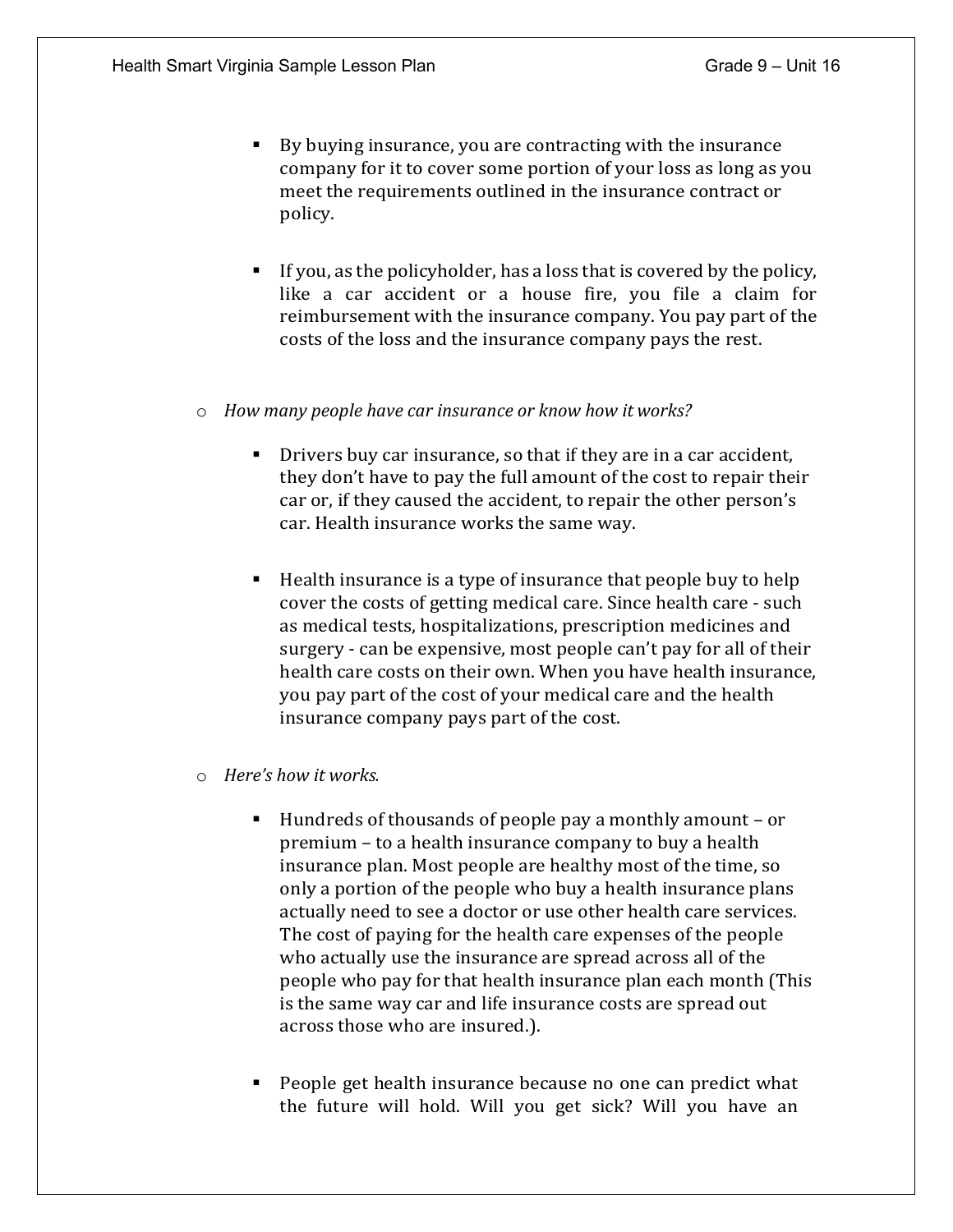accident? Will you be diagnosed with a chronic health condition, like diabetes or heart disease?

- Having health insurance makes sure that if you do get sick, have an accident or get diagnosed with a health condition, you do not have to pay all of the medical expenses yourself. The health insurance will pay part of the expenses. This makes it more affordable for people to go to the doctor if they have a concern about their health, need a prescription to manage their asthma or diabetes, or get hurt playing a sport. And, it protects you from paying the full cost of health care services if you are sick or hurt.
- Health insurance plans vary in what they cover and how much they cost. Most health insurance plans pay for appointments with doctors, emergency room visits, hospital stays, and prescription medications.
- People without health insurance pay the full cost of treating their illnesses and injuries out-of-pocket, if you need to go to the doctor or emergency room. This means you get a bill for the full amount of the service. This can be really expensive – for example, doctor visits, x-rays, prescription medicine and other services related to a broken bone can cost thousands of dollars. Did you know that the number one reason people go bankrupt in the US is due to medical debt?
- If you have health insurance, a doctor's visit for strep throat is usually \$25. If you don't have health insurance, you might pay \$125 for a doctor's visit.
- If you broke your arm and had health insurance, you would pay about \$200 for the doctor to look at your arm and to get it x-rayed and set. If you were uninsured, you would pay about \$2500.
- Having health insurance when you are healthy not only protects you from unexpected health-related expenses, it helps keep the cost of health insurance lower for the community at-large. When insurance companies figure out how much to charge people for premiums and other costs, they do special studies to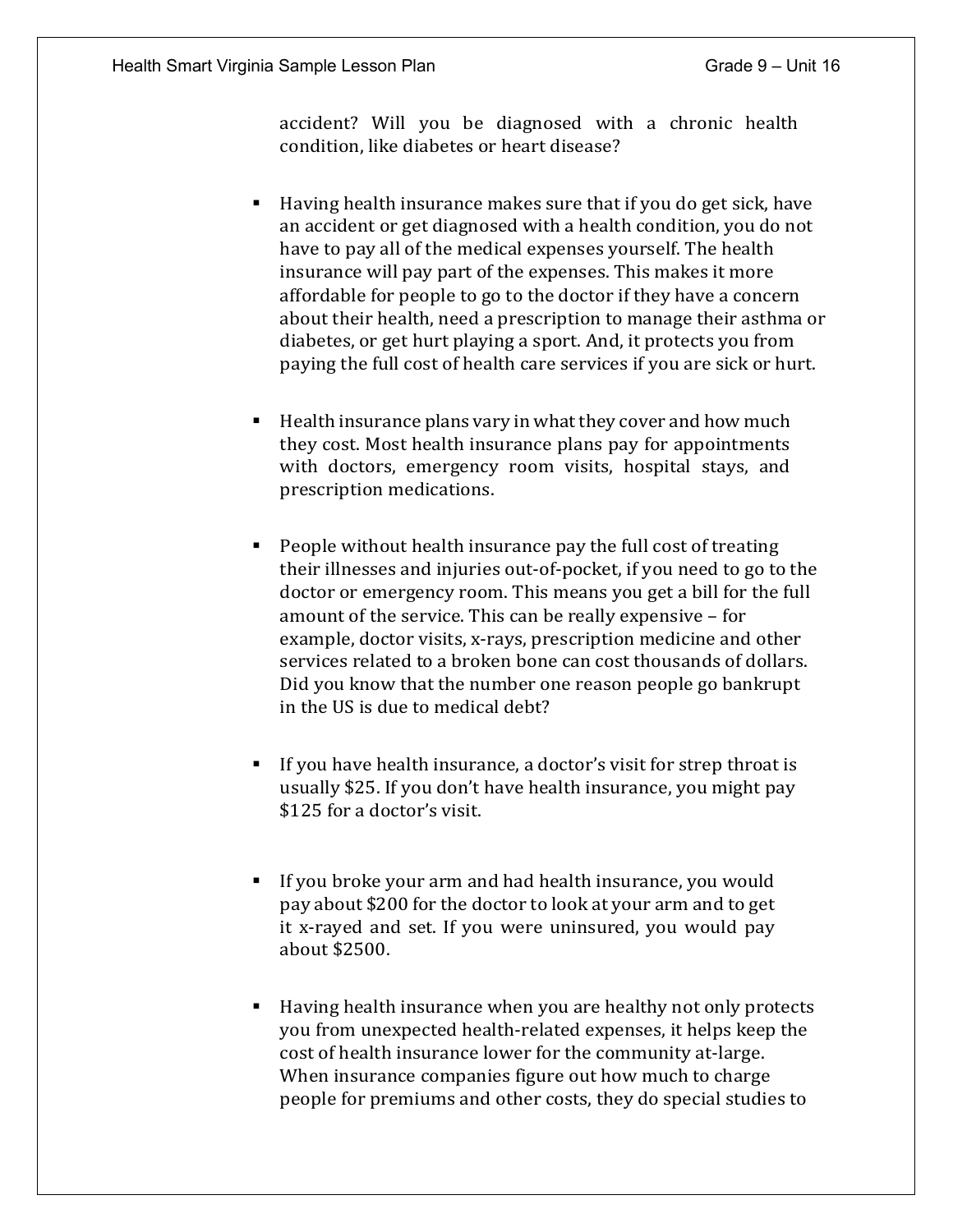estimate how many people will use health care and what kind of services they'll use over the course of the year.

- When healthy young people, who probably won't need to use a lot of health care during a year, buy health insurance, their premiums help to pay for the costs of people who use health care services during a given year. If only older or sicker people bought health insurance, the cost of premiums would go up, because older and sicker people get health care more regularly.
- o *How do you get health insurance?*
	- Many employers provide health insurance or pay a portion of health insurance premiums for their employees. Employees often also have the option of purchasing health insurance through their work place for a spouse or children. In Virginia, about 2/3 of children (63%) and adults under age 64 (60%) get health insurance through an employer. If an employer doesn't offer health insurance, or it's too expensive for the employee, insurance can also be purchased individually.
- o *What if you aren't able to get health insurance through a job?*
	- You could buy health insurance individually through an insurance broker or on the Health Insurance Marketplace.
	- If you can't afford to buy it one of those ways, one option for some people - children, pregnant women, people with severe disabilities, and the elderly - is government health insurance for certain groups of people.
	- **If you are 65 years or older, Medicare** is a health insurance program paid for by the federal government for US Citizens over the age of 65. Also, people with end-stage kidney disease or some people severe disabilities can get Medicare regardless of how much money they have. Medicare typically pays for 80% of the health care cost.
	- Enrollees can also pay for "Medigap" coverage to help pay for their health expenses.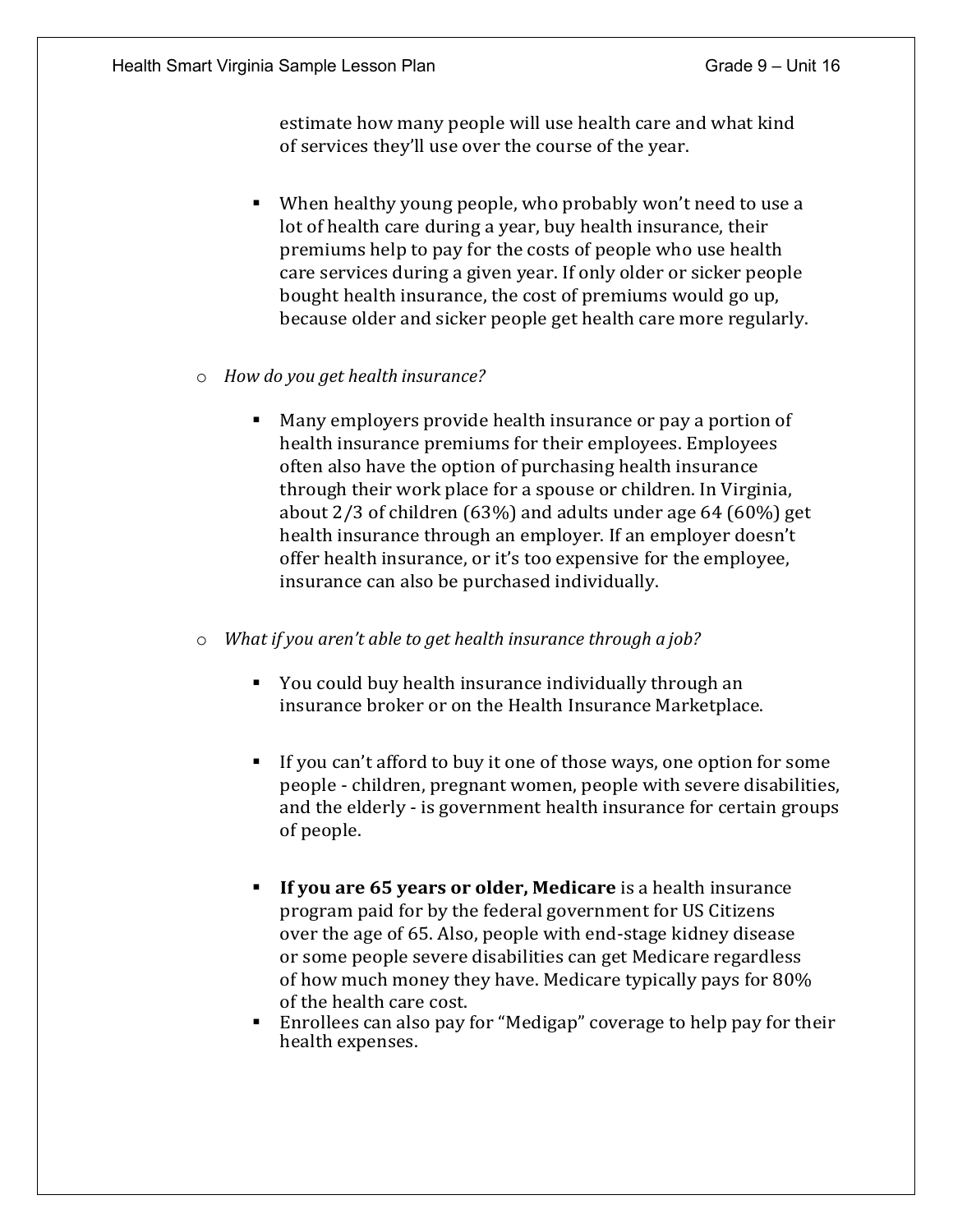- **Medicaid** is a health insurance program that is underwritten by both the federal and individual state governments. It provides comprehensive health insurance for children and teens up to their 19th birthday, pregnant women, people with disabilities and the elderly. The federal government sets guidelines for Medicaid. Each state determines the eligbility requirements for its residents. So, someone may be eligible for Medicaid in New York, but not in Virginia.
- In some states, Medicaid also covers healthy adults who do not make very much money. Medicaid in Virginia does not. Some elderly Americans may have both Medicaid and Medicare.
- Another source of government health insurance is CHIP or Children's Health Insurance Program. In Virginia, CHIP is called FAMIS. It is very similar to Medicaid for Children.
- o *Show students Attachment 2 - a visual that compares Medicare and Medicaid- and/or show the video below.*
	- What is the difference between Medicaid and Medicare? https:/[/www.youtube.com/watch?](http://www.youtube.com/watch?v=lt--7lQcJAc) [v=lt--7lQcJAc](http://www.youtube.com/watch?v=lt--7lQcJAc)
- Show a video clip that reinforces the cost and medical hardship experienced by un-insured youth and young adults (e.g., in *Life Without Health Insurance,* a 27 year old woman describes her challenges: https://www.youtube.com/watch?v=50FMS\_JqzIk)
- Young people often feel invincible and may not be able to forsee times where they may be ill or injured and need insurance, so it is important to facilitate a discussion with students (divided into small groups) about how in the next few years they will have to decide whether they will buy health insurance.
	- o *Think of a time when someone you know had a serious health problem or injury.*
	- o *Did they have health insurance?*
	- o *How did having/not having insurance impact them?*
	- o *What are some of the likely reasons teens and young adults may become ill or injured?*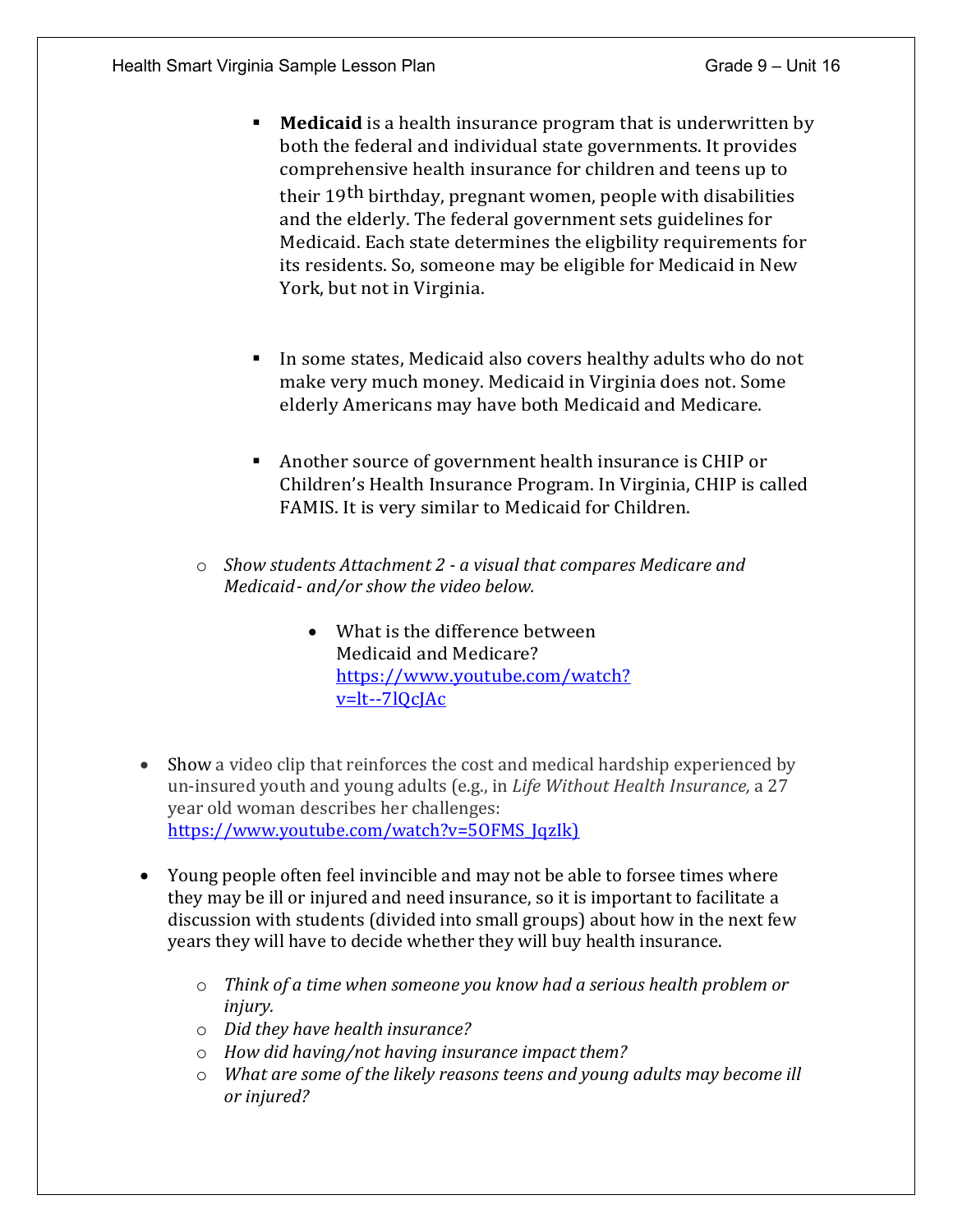- o *How might they obtain the money to cover the costs of health care, if they don't have health insurance?*
- o *Do you think you will get insurance when you are older?*
- o *Why you might need or want insurance – or not?*
- Students may offer numerous reasons for needing health insurance or students may say that they do not need health insurance. With any of these responses, summarize the discussion by reiterating the benefits of insurance. The following statements may be useful:
	- o *You may be healthy now, but you never know when you might get sick or injured. If you are uninsured, you will have to pay the full cost of careand prescriptions out of your own pocket.*
		- *Health coverage can help you save money – for example, some insurance plans will completely cover the cost of your hospitalizations, or your insurance might only require you to pay relatively small amounts (e.g.,\$300 for any hospitalizations , instead of you having to pay bills that could be 5,000, 10,000 or 50,000 dollars).*
	- o *Health insurance gives you access to preventive services that can keep you healthy at no additional cost. These include annual check-ups, the flu vaccine, screenings for health conditions or diseases, or treatment for depression or substance abuse.*
- Hand out and have students complete the front page of the *Price Is Right Worksheet* (Attachment 3). This worksheet was produced by the Scholastic-Next Generation program and illustrates the average costs of medical procedures in 2014. (The amounts on the Worksheet are the approximate amounts a person without health insurance would be billed for the particular health service, while a person with health insurance would pay only a portion of the cost.) Once the students have completed the front page, ask the students to review the correct answers on the back page (Attachment 4). Then, further reinforce the financial challenges of covering health care costs on their own:
	- o *What else might families be able to purchase for \$5,000, \$14,000,\$39,000?*
	- o *Note***:** The amounts on the *Price Is Right Worksheet* are estimated costs for each health care service. Actual health care costs may vary from community to community and from person to person, depending on the specific injury or other health issues the person may have.

#### **Lesson 2 –How Health Insurance Works – 30 minutes**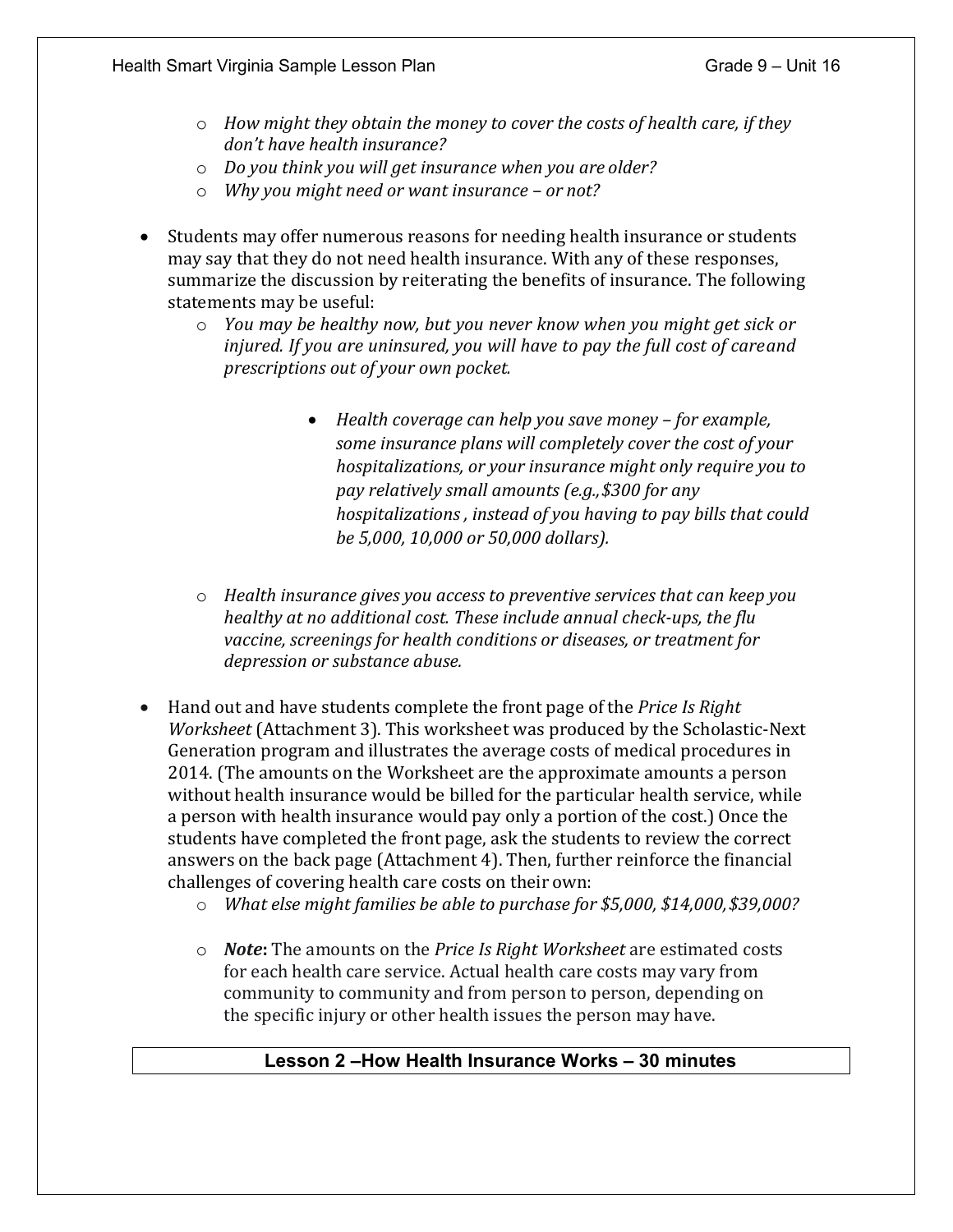- Begin the lesson by playing a true/false game to assess how much they already know about insurance.
	- o Handout scratch paper and a marker to each student.
	- o Using the Glossary, read a definition and term to the class (they may or may not go together).
	- o Each student must decide whether it is true or false, write the answer down on a piece of scratch paper, and hold up the paper so the teacher can see it.
- After every student has an answer, the teacher can reveal the answer and give an explanation for why the statement is true or false. d. Keeping score is optional.
- Show one of the following or a similar video clip that engagingly defines and illustrates core insurance concepts, including those introduced in the *Glossary (e.g.,* premiums, deductibles, co-insurance, out-of-pocket maximum).
	- o Consumer Reports Understanding Your Health Insurance Costs(2014) [https://www.youtube.com/watch?v=DBTmNm8D-](http://www.youtube.com/watch?v=DBTmNm8D-84)84
	- $\circ$  Kaiser Family Foundation Health Insurance Explained The YouToons Have it Covered (2014) https:/[/www.youtube.com/watch?v=-](http://www.youtube.com/watch?v=-) 58VD3z7ZiQ
- Handout *Glossary* (Attachment 5). Introduce and review key terms related to health insurance coverage using the handout, *Glossary*.
- Explain that not all health insurance plans are the same. Plans vary in how much the premiums cost, what services and medicines they cover, what health care providers (doctors, hospitals) the enrollee/patient can go to and how much the person will have to pay out-of-pocket, in addition to the monthlypremium.
	- *Health insurance plans could be compared to cars. You can buy an inexpensive plan, like a car stick shift with fabric seats that doesn't have air conditioning or you can buy an expensive plan, like a car with a V8 engine, heated leather seats and sunroof – or somewhere in between!*
- Show one of the following or a similar video clip to further illustrate the calculations involved in determining how out-of-pocket health care costs are affected by insurance deductibles, co-pays or co-insurance.
	- E-Health: How Health Insurance Works (2009) this video includes a very clear illustration of the application of premiums,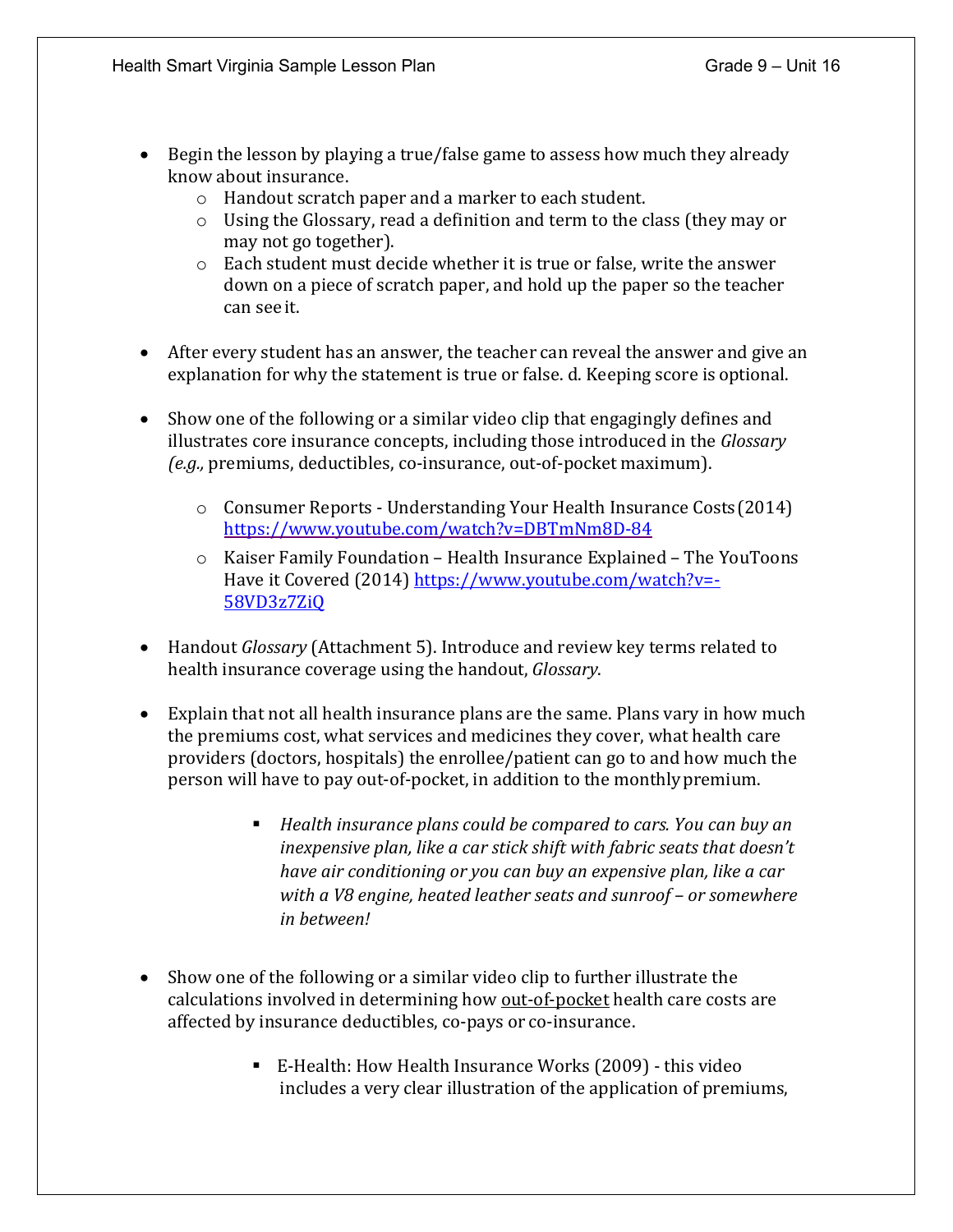deductibles, copays and co-insurance, and out-of-pocket costs to a \$100,000 bill fora heart procedure. [https://www.youtube.com/watch?v=A4-](http://www.youtube.com/watch?v=A4-pklsDT_Q)pklsDT[\\_Q](http://www.youtube.com/watch?v=A4-pklsDT_Q)

 E-Health: How Does Health Insurance Work (2014) - this video illustrates how co-pays, coinsurance, co-pays, and out-of-pocket costs are applied to the payment of a \$50,000 bill [https://www.youtube.com/watch?annotation\\_id=annotation\\_411](http://www.youtube.com/watch?annotation_id=annotation_41196839) [96839](http://www.youtube.com/watch?annotation_id=annotation_41196839) &feature=iv&src\_vid=A4-pklsDT\_Q&v=hdtQPawYm2k

## o **Additional In-Class Activity Option**

• Teach the Lesson: *How to Teach Health Insurance to Kids* (Attachment 6) [http://financeintheclassroom.org/downloads/HowTeachHealthInsurance.](http://financeintheclassroom.org/downloads/HowTeachHealthInsurance.pdf) [pdf](http://financeintheclassroom.org/downloads/HowTeachHealthInsurance.pdf) This lesson was initially developed for middle school students, but is also appropriate for high school students.

### **Lesson 3 – Visit the Insurance Marketplace – 30 minutes**

• Set the stage for this lesson:

•

- *Two-thirds of Virginians get their health insurance through an employer. Some jobs don't offer health insurance for employees and/or their family members. Some employers offer health insurance, but it is too expensive for employees to afford.*
- *Are there other options for people who don't get insurance through a job, but want to have health insurance?*
- Yes! If you don't have health insurance through a job, Medicare, Medicaid, the FAMIS programs or another source – the Marketplace – can help you get covered.
- *Today, let's talk about the Marketplace.*
- The Affordable Care Act, passed by Congress in 2010, created a Health Insurance Marketplace. The Marketplace, as it is often known, is a website also known as healthcare.gov where Americans can research and purchase health insurance for individuals and families. The existence of the Marketplace has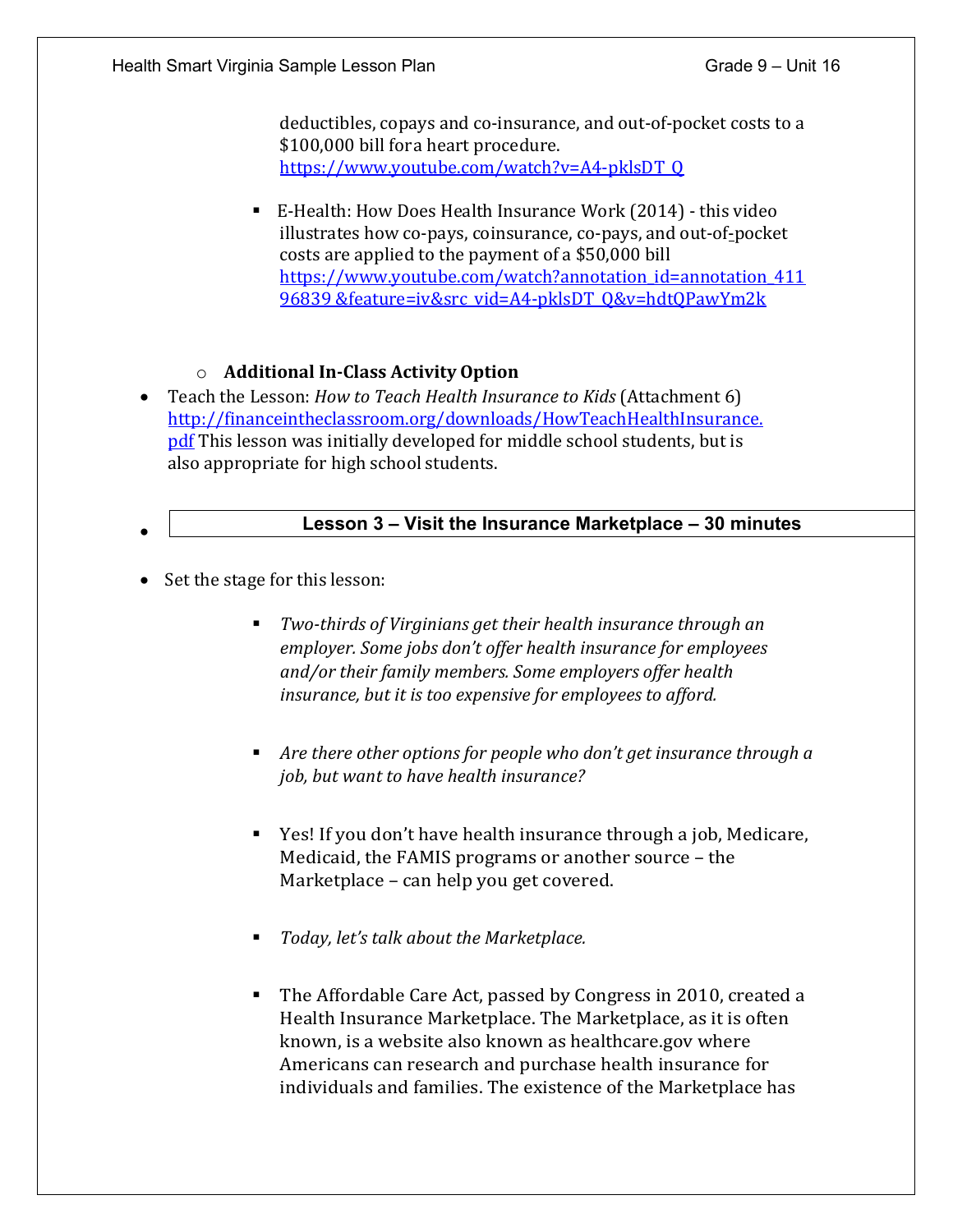given thousands of Americans who have not had health insurance the ability to buy it – in many cases with financial assistance.

- The Marketplace is a resource where individuals and families of all incomes and small businesses can: compare different health insurance plans to see what's covered by each plan and what's most affordable; get answers to questions about health insurance; or, enroll in a health insurance plan that meets your needs.
- You can purchase health insurance on the Marketplace in the Fall and Winter, typically, November through January.
- In some circumstances, people may get insurance through the Marketplace at other times of the year. The individual or family must have a significant change that initiates what is called a Special Enrollment Period. These are the kinds of changes in a person's life that would allow them to have a Special Enrollment Period: having a baby, getting married or divorced, moving, having a change in income, becoming a US citizen or a legal resident or being released from incarceration.

#### **In-class Activity**

- Visit [www.healthcare.gov](http://www.healthcare.gov/) insurance marketplace website to illustrate how plans differ for individuals and families of various incomes and size, or place students on teams to visit the [www.healthcare.gov/see-plans/](http://www.healthcare.gov/see-plans/) insurance marketplace website to analyze and compare available health care plans and coverage costs.
	- Each group of students should be provided with sample demographic information to enter into the site. They should be provided with information that enables comparison of the choices of insurance available to people of different ages, family configurations, pre-existing conditions, and income levels (e.g., a 24 year old seeking insurance alone, with an annual income of \$19,000 per year and a 24 year old seeking insurance with an annual income of \$45,000; a family of four with low income and a family of four with high income).
	- $\circ$  Instruct students to write down and compare the results of their search (e.g., number and type of providers, annual or monthly premiums, deductibles, co-pays, co-insurance, and out-of-pocket costs).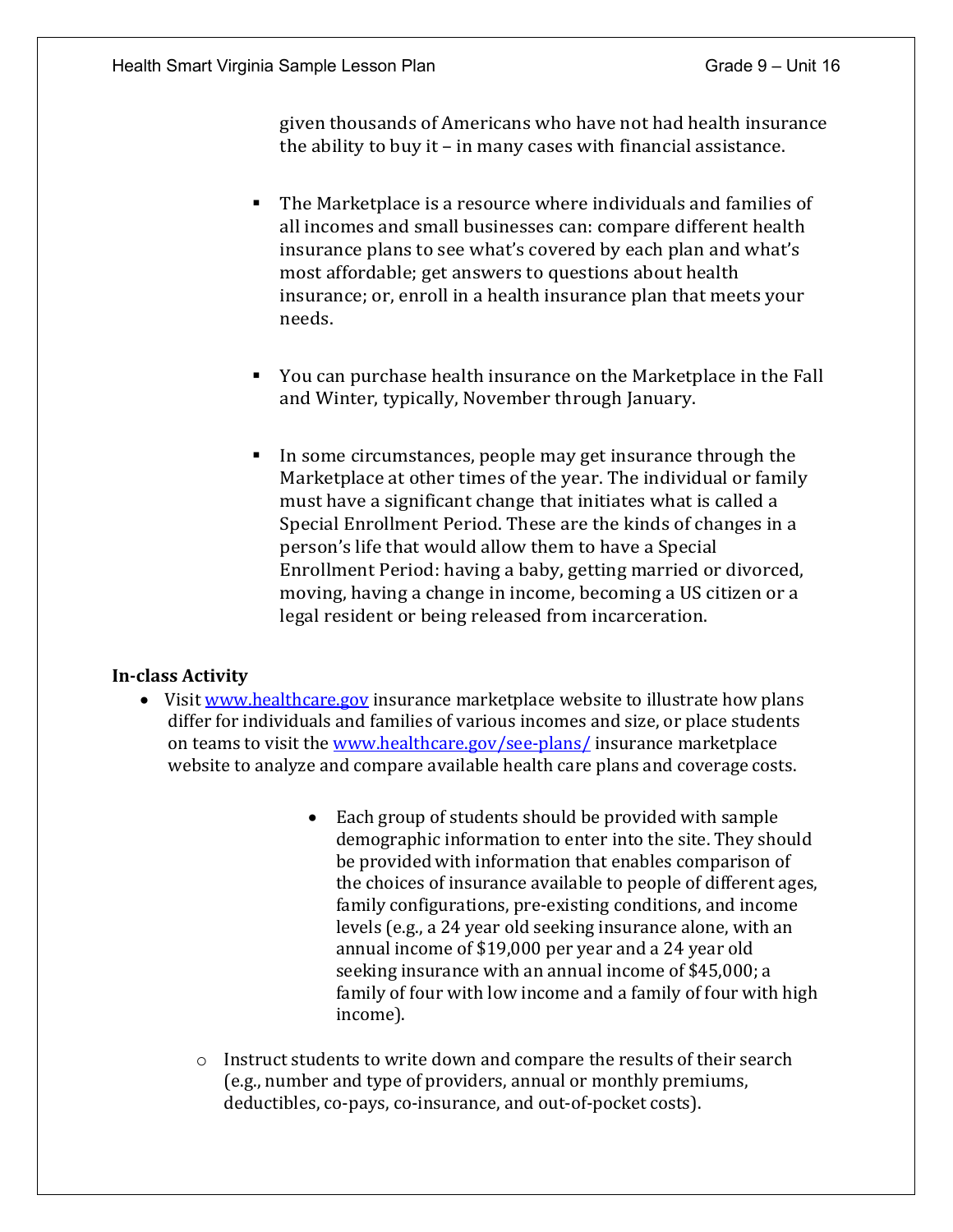- o Ask each team to report and discuss their findings with the class.
- $\circ$  Alternatively, students could review various plans and complete health plan comparison worksheets (see attached sample – Attachment 7).
- Debrief the activity with the following discussion questions**:**
	- o *Was it easy to find the information you needed to complete theworksheet?*
	- o *Did you think you could make a good decision about which plan would be best for you/your hypothetical family after you completed theworksheet?*
	- o *What questions do you have about comparing health plans andmaking decisions about what plan might be best?*
- Closing Comments
	- o *Insurance costs a lot. Being uninsured can cost more.*
	- o *Comparing plans is tough, but important.*
	- o *The lowest premium isn't always the cheapest plan in the long run.*
	- o *Even good health insurance can have loopholes.*
	- o *You'll pay more for freedom to choose providers. Check out whathospitals and doctors are in a network and what medicines are covered before signing up.*
	- o *Reminder: Often, when people get health insurance through their work place, they still need to compare different plans to see which one is most affordable and/or will cover the services the family needs.*

#### **Lesson 4 – The FAMIS Programs – 30 minutes**

- Set the stage for this lesson:
	- o *So, you might remember that two-thirds of Virginians get their health insurance through an employer. Some jobs don't offer health insurance for employees and/or their family members. Some employers offer health insurance, but it is too expensive for employees to afford.*
	- o *Last time, we talked about buying health insurance on the Marketplace, if it isn't available or affordable from an employer. There are some other options for individuals and families who don't get insurance through a job, too.*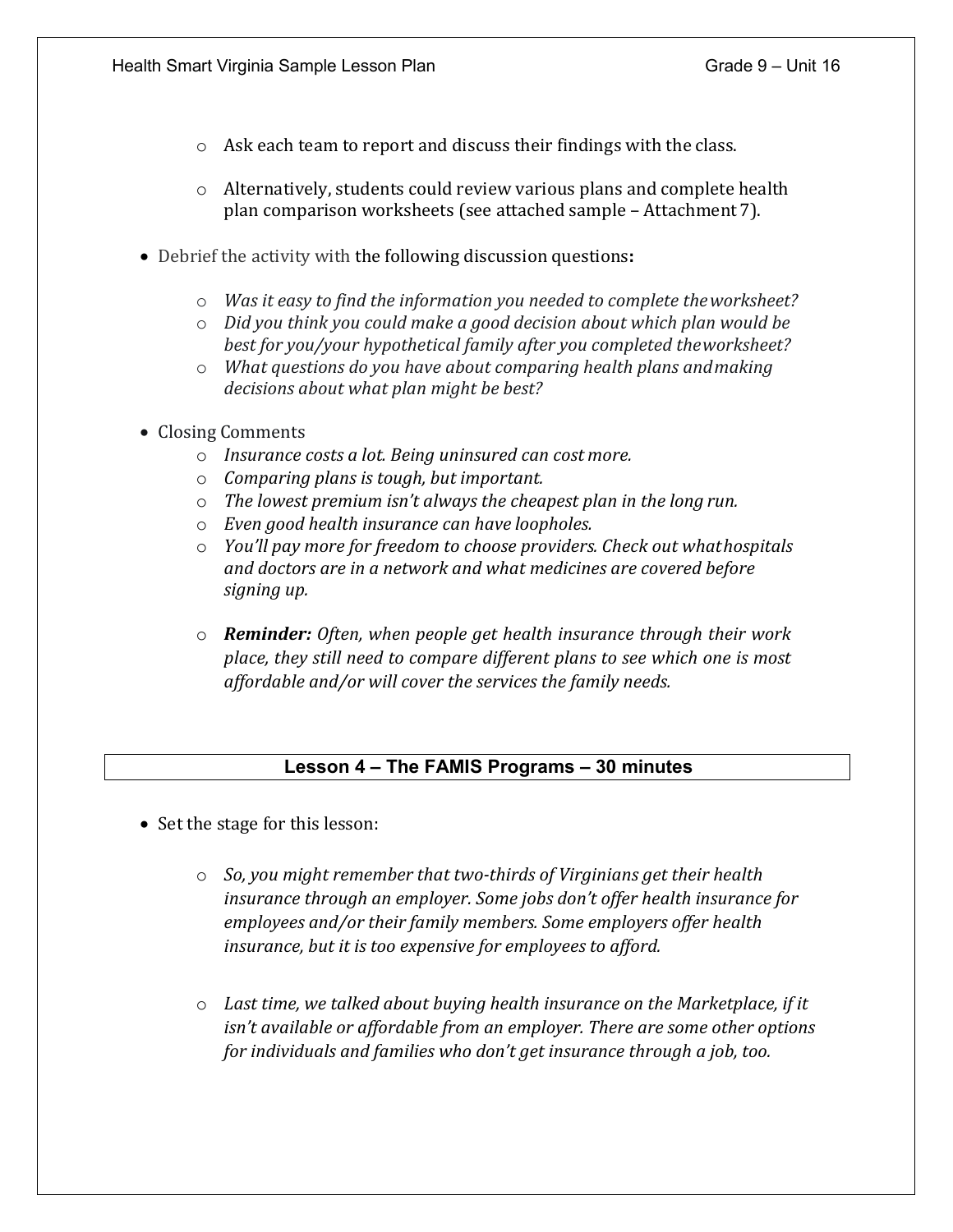- o *We are going to talk about those today, with a focus on programs available for kids and teens up to age 19.*
- o *Let's focus on the FAMIS programs, Virginia's health insurance programs for kids and teens.*
- Show FAMIS video clip. [https://www.youtube.com/watch?v=FndIhKGKeoU](http://www.youtube.com/watch?v=FndIhKGKeoU), o[r](http://www.youtube.com/channel/UC2m28ClQYfdyqQ-vbdwbrpg) [https://www.youtube.com/channel/UC2](http://www.youtube.com/channel/UC2m28ClQYfdyqQ-vbdwbrpg)m28[ClQYfdyqQ-](http://www.youtube.com/channel/UC2m28ClQYfdyqQ-vbdwbrpg)v[bdwbrpg](http://www.youtube.com/channel/UC2m28ClQYfdyqQ-vbdwbrpg) and discuss, using the following information as a resource:
	- o The FAMIS programs provide comprehensive health benefits for children (Note: The FAMIS program include Children's Medicaid, or FAMIS Plus, and a complementary program, FAMIS, for children in families earning higher incomes). In addition to covering health care services that most health insurance covers, like hospitalizations, doctor visits and prescriptions, the FAMIS programs also cover vision and dental care and several other services not often covered by private health insurance plans. There are no sign up fees or monthly premiums. Some enrollees in higher income families have small co-pays for some services (\$2 - \$5 for prescriptions or doctor visits or up to \$25 for hospitalizations).
	- $\circ$  Eligibility for the FAMIS programs is based on several factors children under the age of 19, who are Virginia residents and US Citizens or qualified legal immigrants are eligible for the FAMIS programs.
	- o A family of 4 can make as much as \$50,430 per year and the children are income-eligible, meaning the family meets the program's income requirements. The income eligibility for the FAMIS programs varies with household size.
	- o There are several misconceptions that prevent parents from applying for the FAMIS programs and obtaining the health insurance their kids need.
	- $\circ$  Many working parents think they earn too much money for their child to be eligible for state-sponsored health insurance. In fact, they are often eligible. Even the children of many first responders – fire fighters and police officers – and others often qualify.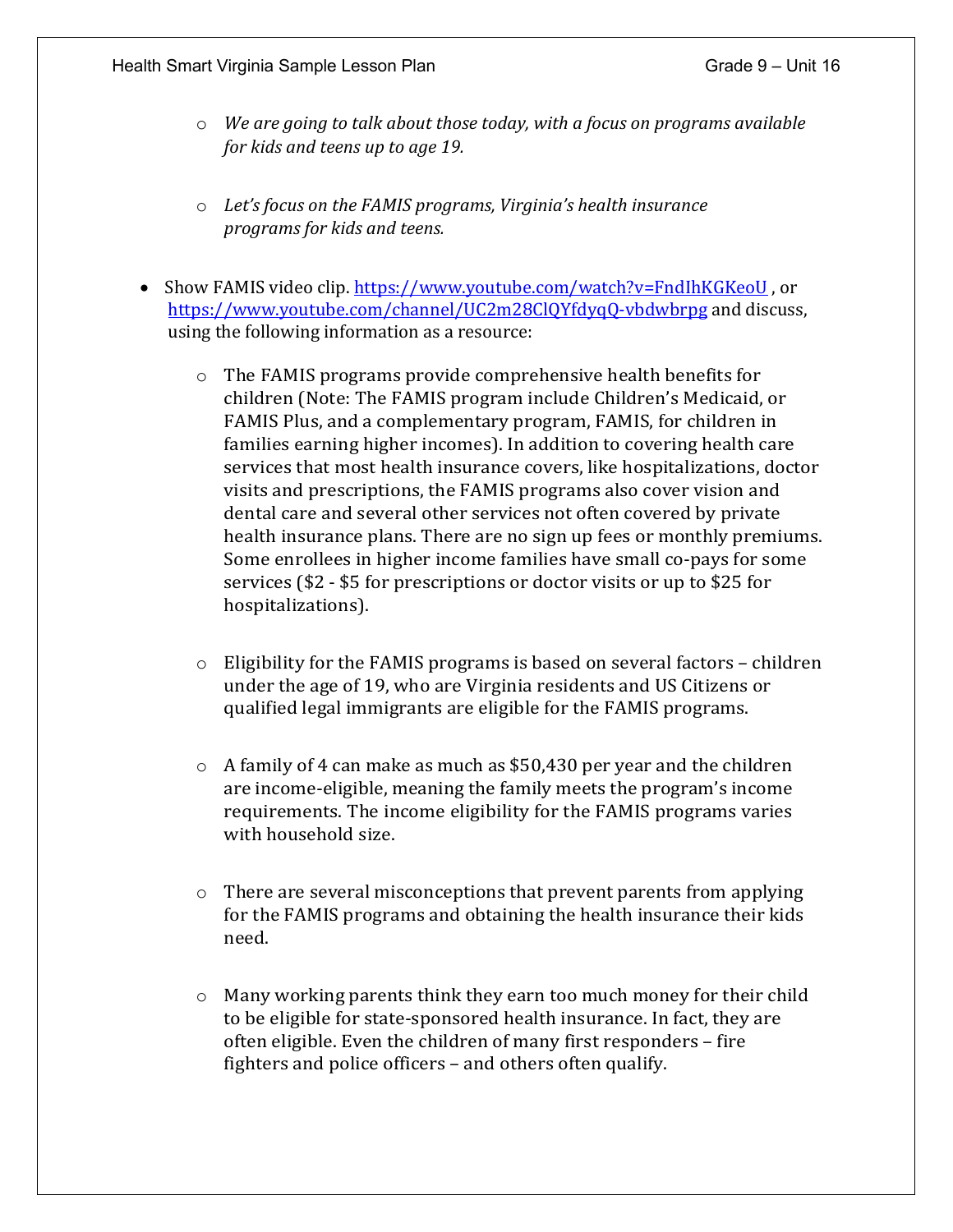- $\circ$  Some parents think that FAMIS must provide substandard coverage, since it is a state program. Nothing could be further from the truth! It includes medical care, medicine, hospitalization, behavioral health care, AND includes vision and dental care! In fact, over 90% of the parents of FAMIS kids are satisfied with their child's coverage.
- o Families may apply for the FAMIS programs at any time during the year. There are four easy ways to apply: by phone, online, via a paper application, or in person at the local department of social services.
- $\circ$  Every year, a student's enrollment in the FAMIS programs must be renewed so she or he stays insured. The renewal process is easy. Depending on whether parents checked relevant boxes on their initial application, and if income is easily verifiable using electronic sources, coverage renewal might even happen automatically!
- $\circ$  The FAMIS programs are an excellent opportunity for families to make sure their children get the preventive care they need to stay healthy and they provide affordable care when they are sick or injured.
- o More than 600,000 Virginia children from birth through age 18 have health insurance through the FAMIS programs, state sponsored health insurance. Still, there are 61,000 children in Virginia who are eligible for the FAMIS programs, but have not enrolled!

#### • **In-Class Activity**

- Have students complete the *Health Care Costs Calculation* worksheet (Attachment 8) to reinforce what they have learned in the video.
- Review the correct answers with students using the attached *Health Care Costs Calculation* answer sheet (Attachment 9) and reinforce the value of health insurance in reducing health care costs. Discuss how insurance plans differ in many areas (e.g., cost, comprehensiveness, and quality) and why it is so important to be an informed consumer.
- In Virginia, there are many health care "assisters" who offer in-person information and assistance in applying for the FAMIS programs (to find someone who can help with one-on-one assistance, go to [www.vhcf.org](http://www.vhcf.org/) – link to Project Connect Outreach Workers or www.enrollva.org). The following videos explain the role of assisters inVirginia:
	- [https://www.youtube.com/watch?v=2ZyU6C5](http://www.youtube.com/watch?v=2ZyU6C5mAV0&index=2&list=PLOVLQ1W)mAV0[&index=2&list=P](http://www.youtube.com/watch?v=2ZyU6C5mAV0&index=2&list=PLOVLQ1W)